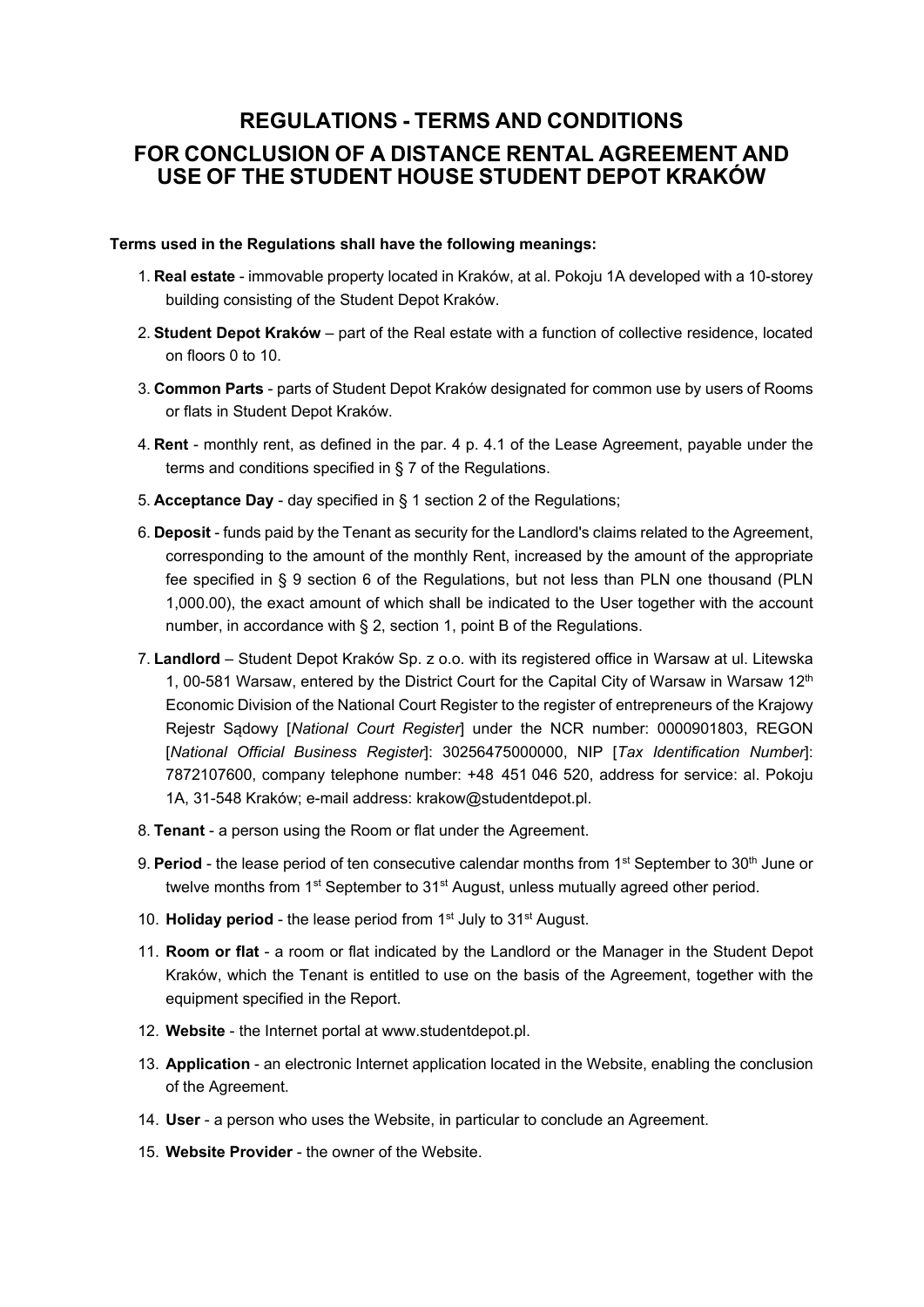- 16. **Force Majeure** shall mean an extraordinary event, existing or likely to occur in the future, which affects the performance of the Agreement, and: (i) is caused by reasons beyond the control of any of the Parties, (ii) which could not have been foreseen at the time of concluding the Agreement, and (iii) the consequences of which could not have been prevented, even after taking all reasonable steps to avoid such events. The Parties shall not regard events resulting from the ongoing Covid-19 epidemic (SARS-CoV-2) as Force Majeure.
- 17. **State of epidemic** the state of the Covid-19 epidemic (SARS-CoV-2 virus) in the territory of the Republic of Poland, together with its consequences, including bans and orders for specific actions, as well as guidelines (Ministry etc.) and recommendations introduced by state administration bodies (Chief Sanitary Inspector, etc.), which are introduced in legal acts issued by public bodies of the European Union or the Republic of Poland.
- 18. **Party** Landlord or Tenant (User) respectively.
- 19. **Parties** Landlord and Tenant (User) jointly.
- 20. **Regulations** these Regulations, constituting, among others, the conditions for concluding a distance contract for the rent of a place in the Student Depot Kraków, however, if the conditions referred to in § 2 section 4 of the Regulations are met, these Regulations are also the integral content of the Agreement concluded by the Parties.
- 21. **Agreement** an agreement for the rent of a room or flat at Student Depot Kraków, concluded in accordance with § 2 of the Regulations;
- 22. **Report** a written report on the receipt and return of the Room or flat.
- 23. **Manager** an entity appointed by the Landlord to perform the duties of the Landlord on a current basis, including in particular protection of the Student Depot Kraków, administration and ongoing repairs. If a Manager is appointed, it should also be understood in these Regulations as the Landlord accordingly. The Manager is also authorised to conclude Agreements and make any declarations based on or in connection with the Agreements concluded.

### **§ 1. Subject matter of the Agreement**

- 1. By taking the actions specified in these Regulations and under the terms and conditions specified herein, the Landlord rents, and the Tenant accepts for rent, a Room or a flat in order to live in it for the Period and/or Holiday Period (at the Tenant's choice on the Application), subject to the amendments referred to in § 9 section 1 of the Regulations.
- 2. Depending on the duration of the Agreement chosen by the User, the Period and/or the Holiday Period shall commence on 1<sup>st</sup> September and last until  $30<sup>th</sup>$  June of the following year and/or shall commence on  $1<sup>st</sup>$  July and last until  $31<sup>st</sup>$  August. Unless the Parties have agreed otherwise in writing, the User is obliged to accept the Room or flat on  $1<sup>st</sup>$  September and/or  $1<sup>st</sup>$  July respectively ("**Acceptance Day**").
- 3. The Agreement is concluded at a distance (in the meaning given to that term by the Act on Consumer Rights of  $30<sup>th</sup>$  May 2014, as amended) using the Website via the Application, as further described in § 2. An Agreement outside the Website may be concluded in writing, if the Landlord gives its direct consent, in such case the Agreement is concluded in the Real estate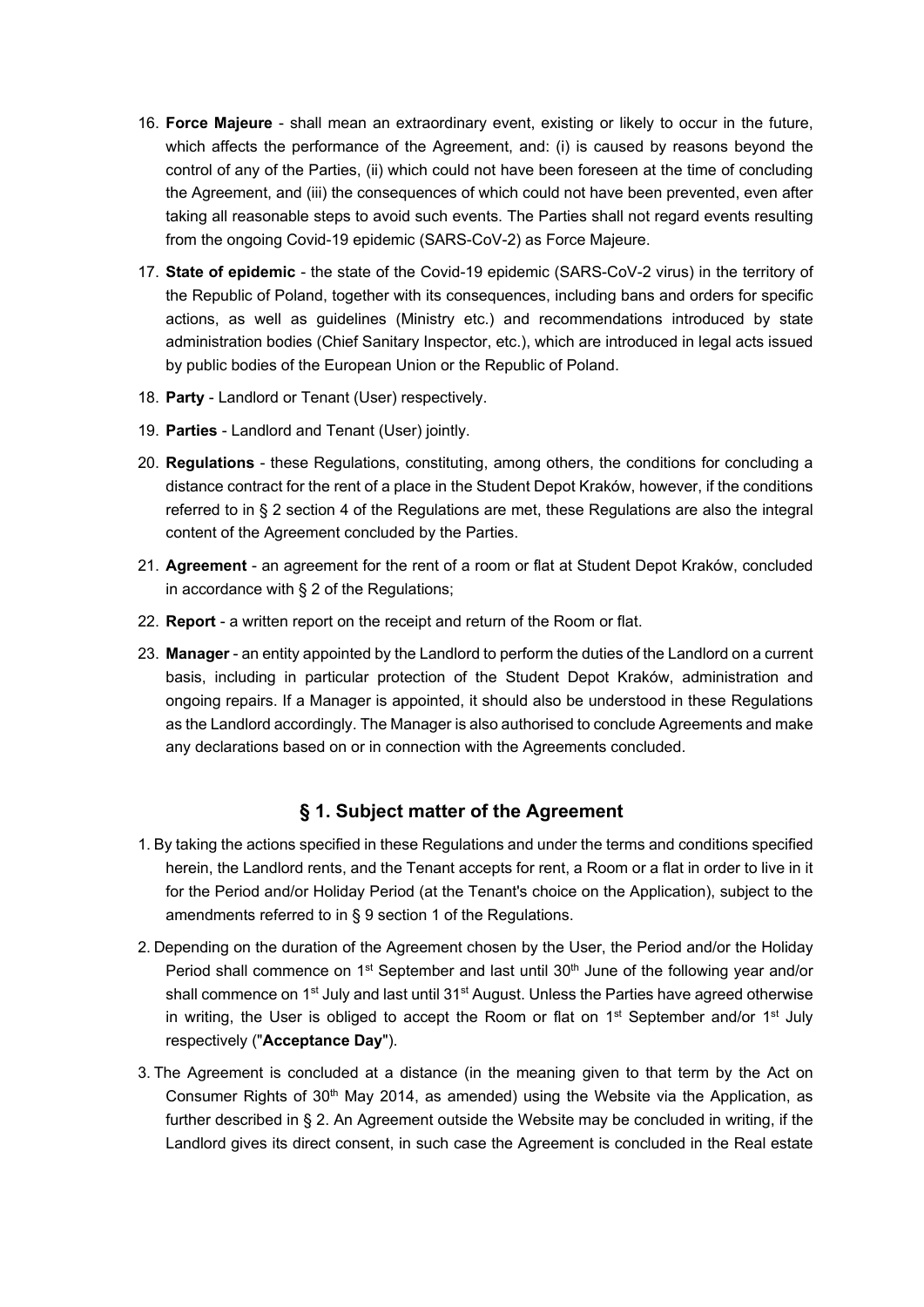or at any other place agreed by the Parties. The consent referred to in the preceding sentence may be given in particular by an authorised employee of the Landlord.

- 4. In the event that the Parties have indicated in the Agreement that the Room or flat is multi-person, other persons are also authorised to co-use the Room or flat, as indicated by the Landlord, in the amount resulting from the Agreement.
- 5. The acceptance of the Room or flat is based on a Report signed by the Parties on the Acceptance Day. Signing the Report by the Parties is tantamount to the Tenant's acceptance of the leased object. Upon acceptance of the Room or flat, the Tenant receives one (1) set of keys. The loss of keys is immediately reported to the Landlord. For loss or destruction of:
	- a. keys the Landlord shall charge the Tenant a fee of PLN 100; and/or
	- b. key tag / ring the Landlord shall charge the Tenant a fee of PLN 25.
- 1. 6. The fees specified in § 1 section 5 letters a.-b., the Tenant is obliged to pay the aforementioned fees to the Landlord upon handing over by the Landlord to the Tenant of a new set of keys and/or key ring / tag. The furnishing of the Room or flat is specified in the Report and corresponds to the standard of the Room or flat selected by the Tenant when filling in the Application referred to in § 2 section 1 letter c) of the Regulations.
- 1. Along with the lease of the Room or flat, the Tenant is entitled to:
	- a. co-use the Common Parts, under the terms and conditions specified in § 5 hereof,
	- b. use the Internet, under the terms and conditions indicated in  $\S 6$  of these hereof.
- 8. A Room or flat number is assigned in the course of the Agreement conclusion procedure specified in § 2 of the Regulations. Allocation of the Room or flat within the Student Depot Kraków during the Period and/or Holiday period may be subject to changes on the basis of a statement submitted to the Tenant by the Landlord or the Manager 7 days in advance or less in the event of the occurrence of justified circumstances that were not known to the Landlord at the time of handing over the Room or flat to the Tenant, i.e. the need to carry out construction or renovation works, the occurrence of failure or the need to perform disinfection. The standard and equipment of the Room or flat to which the Tenant's accommodation will be transferred shall remain unchanged. The Tenant is obliged to meet the deadline for changing the leased room within the Student Depot Kraków. The change made under this paragraph shall not constitute an amendment to the content of the Agreement of the Parties as regards changing the subject matter of the Agreement, resulting in the possibility of its termination by the Tenant.

### **§ 2. Conclusion of agreement**

- 1. The Agreement is concluded by performing the following actions.
	- b) The User creates an account on the Website in accordance with the instructions and guidelines specified by the Website Provider,
	- c) The User provides personal data necessary to open an account and conclude the Agreement,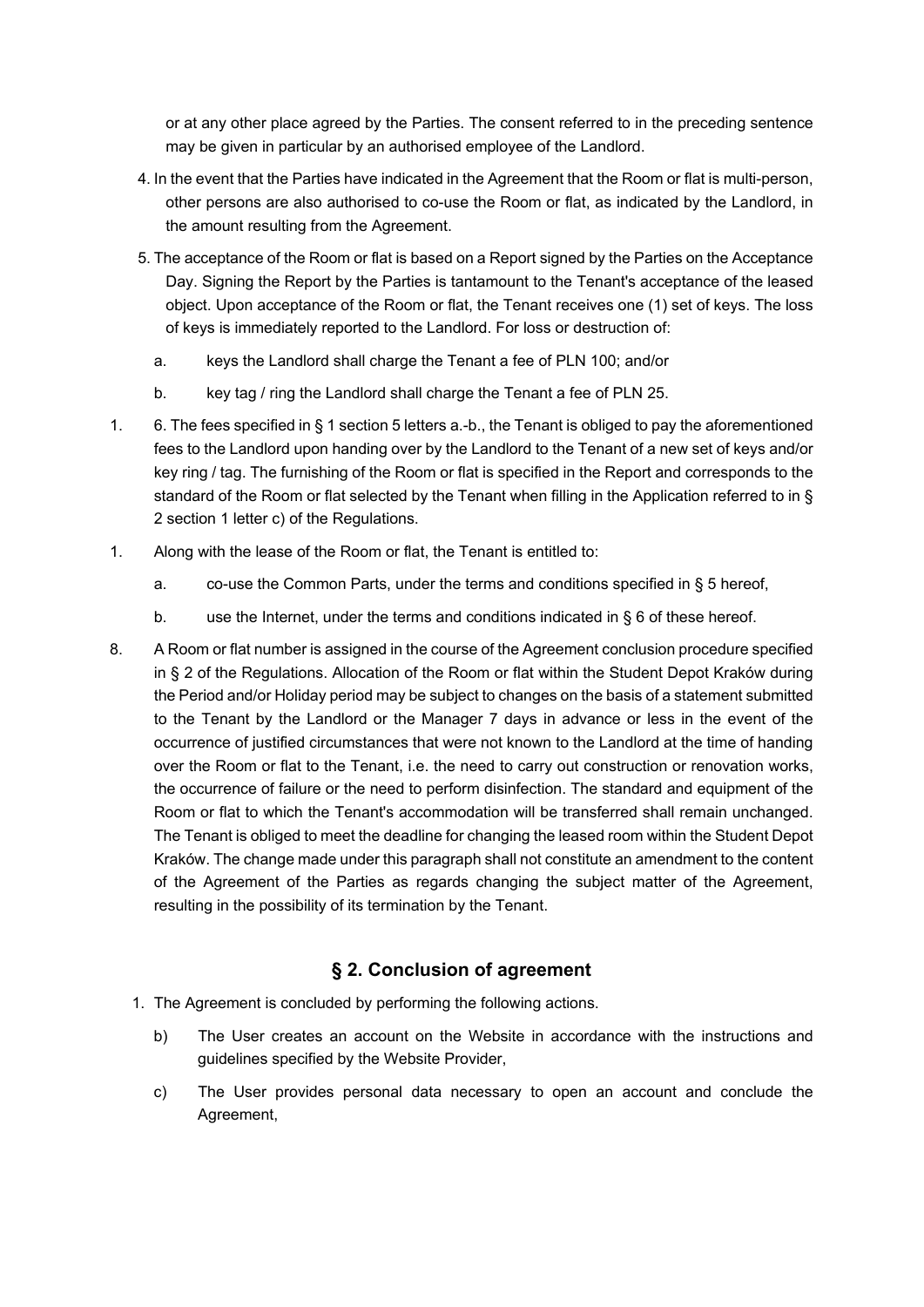- d) The User fills in the data in the Website in accordance with guidelines. By Application, the User selects, in particular, the duration of the Agreement pursuant to § 9 section 1 of the Regulations, the type of Room or flat.
- e) After submissions from the User from the Application level and its verification by the Landlord, which will not last longer than 2 working days from the date of receipt of the notification by the Landlord, the Tenant will receive the Agreement in an electronic version to the e-mail address indicated by him/her, in which the flat rental confirmation will be sent, subject to § 2 sec. 2 of the Regulations. If there are no available places in the Student Depot Kraków, the Landlord shall not be obliged to conclude the Agreement, the Agreement shall not be sent, of which the User shall be informed by e-mail.

e) Upon receipt of the Agreement, the User must pay a Deposit depending on the chosen rental option:

(i) to the bank account of the Landlord; within 2 business days from the day on which the Landlord sends by e-mail the Agreement in an electronic version and the bank account number to the e-mail address provided in the Application by the User, The Parties may, by way of an agreement, set other time limits than those specified in points (i) for the payment of the deposit by the User.

2.In the moment of the payment of the Deposit by the User shall result in the acceptance of the Agreement by the User and its conclusion. Subject to the next sentence if the User fails to pay the Deposit within the deadline referred to above, the Agreement shall not be concluded and the Landlord may offer the Room or flat indicated in the Agreement to another Tenant. However, the Agreement shall also be deemed concluded upon joint fulfilment of the following conditions: (i) payment of the Deposit; and (ii) lack of informing the User by the Landlord regarding impossibility to conclude the Agreement due to lack of available places within the following 2 business days after day of payment of the Deposit.

3. The Landlord reserves the right to refuse to conclude the Agreement in the event of occurrence, during the term of the previous agreement between the Parties, of any circumstance constituting the basis for termination of the Agreement without observing the notice period referred to in § 9, item 2, letter a-h of the Regulations. The Landlord shall notify the User of exercising the right of refusal via email.

4. The keys to the appropriate Room or flat will be issued in the Student Depot Kraków after all payments necessary to conclude the Agreement have been booked and together with signing the Report, during the working hours of the administration office. The Room or flat may be accepted and the keys issued not earlier than on the Acceptance Day from 2.00 pm.

5. If the Tenant does not accept the Room or flat on the Acceptance Day either for the next 3 (three) working days or does not agree with the Landlord at that time on a different Acceptance Day, the Landlord has the right, subject to the provisions of section 6 below, to terminate the Agreement with immediate effect by sending the Tenant a notice of termination of the Agreement to the e-mail address indicated in the Application. In such a case, the Landlord may retain equivalent of the Deposit paid by the Tenant for earlier termination of the Agreement of the Tenant's fault. The Parties agree that the aforementioned right of termination does not apply to the User's failure to accept the Room or flat due to:

(i) occurrence of reasons attributable to the Landlord or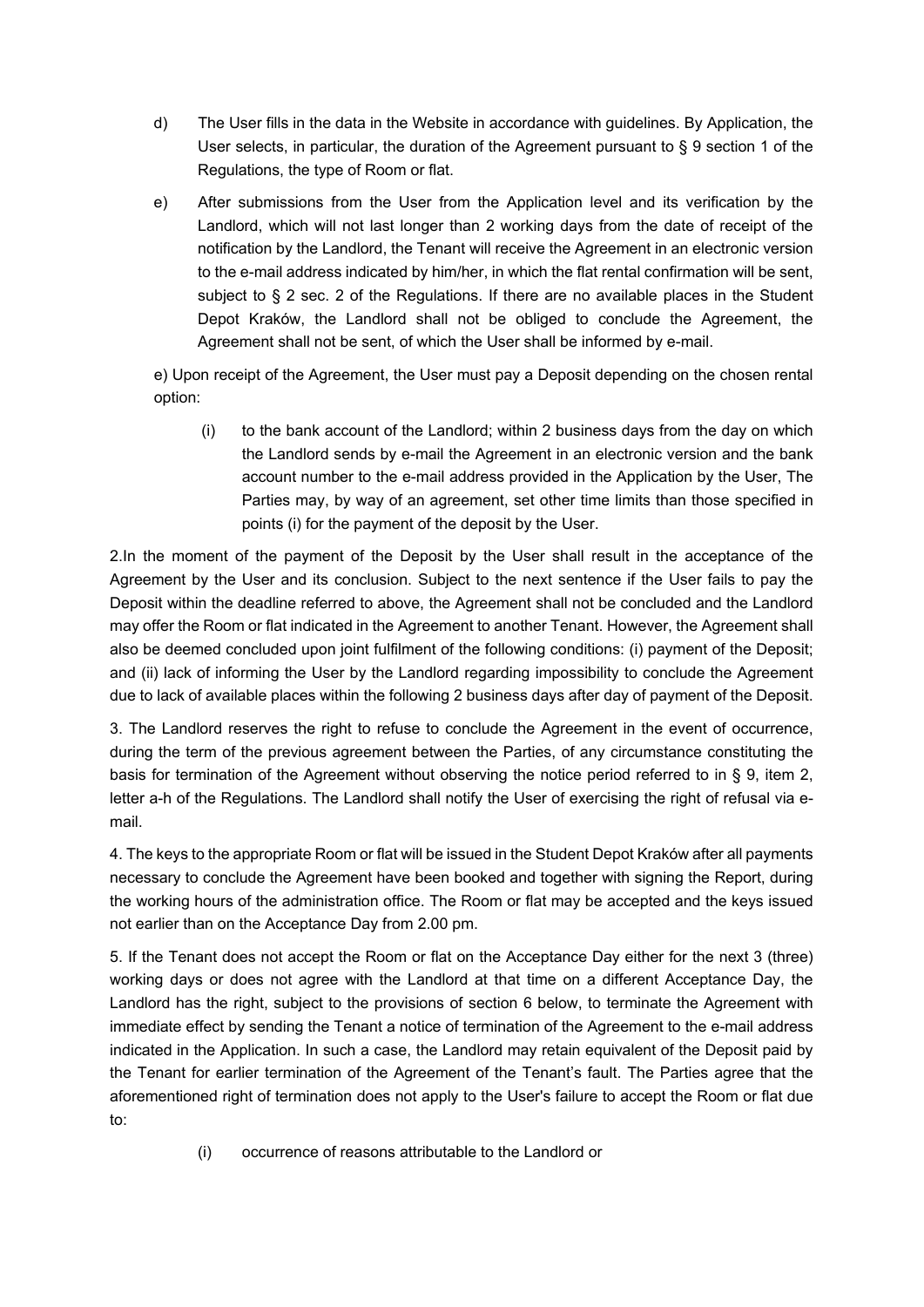- (ii) refusal to accept the Room or flat for other reasons concerning significant defects in the Room or flat which make it impossible for the User to use the Room or flat for residential purposes; for the avoidance of doubts, the Parties agree that other defects in the Room or flat (faults) which do not make it impossible for the User to use the Room or flat for residential purposes cannot constitute grounds for refusal to accept the Room or flat by the User.
- 6. In the event of the User's failure to come to the Room or flat on the Acceptance Day to hand over the Room or flat due to a legal prohibition or injunction in force in connection with the State of the Epidemic, preventing the User from moving (including crossing the borders of the Republic of Poland for the User) in order to accept the Room or flat on the Acceptance Day, the Tenant shall have the right to terminate the Agreement with an immediate effect, within the next 14 days by submitting to the Landlord a clear declaration of will for this purpose by e-mail.
- 7. For the Acceptance of the Room or flat outside the conclusion of the Agreement required are also:
	- a. drafting and signing the Report by the Parties.
- 8. The Landlord hereby informs that as of the day of concluding this Agreement, the building erected on the Property in which the Room or flat is located has not yet been put into use. The Landlord reserves the right to unilaterally postpone the Acceptance Day of the Room or apartment to the Tenant (User), and also the date of commencement of the Period and related obligations of the Tenant (User) regulated in the Agreement, for the time necessary to obtain an administrative decision necessary to enable the Tenant (User) to use the Room or a flat in accordance with the Agreement, but not longer than 30 days, notifying the Tenant (User) about it no later than 14 days before the Room or flat Acceptance Day. In the event described in this paragraph, the Tenant (User) will not be entitled to compensation due to delay in the release of the subject of the lease, which he accepts and waives all related claims. In the event that this delay exceeds 30 days, each Party will have the right to withdraw from the Agreement within the next 30 days without the right to any compensation in this respect. For the avoidance of doubt, the Parties agree that in the case described in this paragraph, the rental period is shortened by the delay time. However, if any of the Parties uses the above-mentioned right of withdrawal, each Party is obliged to return to the other Party everything received from it under this Agreement, and the other Party is obliged to accept it.

### **§ 3. Rights and obligations of the Tenant**

- 1. The Tenant is entitled to:
	- a. use the Room or flat and the Common Parts, under the terms specified in the Regulations,
	- b. to receive guests in the Room or flat only in their presence, under the terms specified in the Regulations, if the other co-users of the Room or flat do not object, the Tenant is responsible for any damage caused by the Tenant's guests to the Room or flat as for his own actions,
	- c. change the design and furnishing of the Room or flat with the consent of the Landlord and other co-users of the Room or flat.
- 2. The Tenant is obliged to: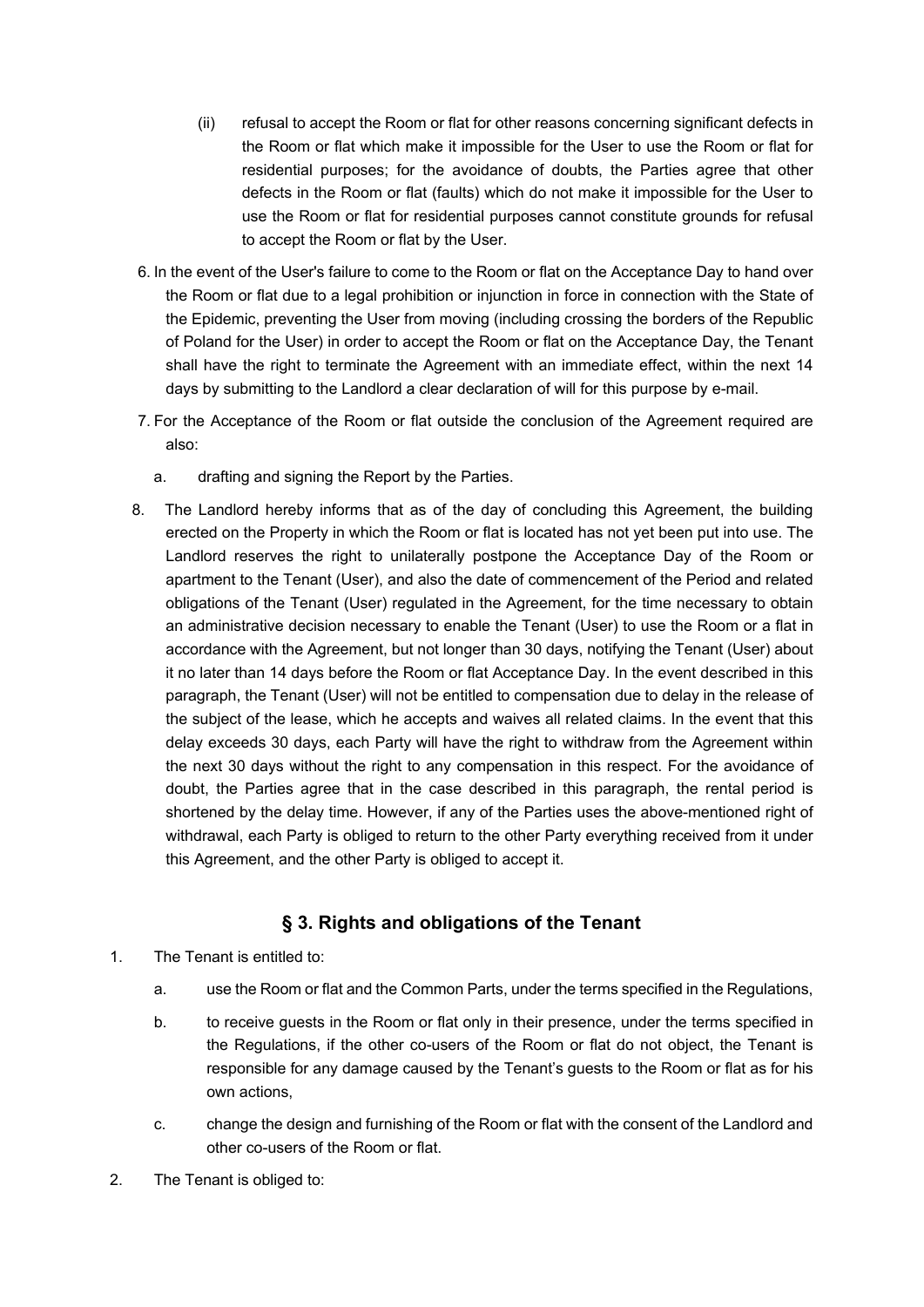- a. comply with the provisions of the Regulations,
- b. keep the Room or flat and the Common Parts clean and look after its furnishings, including, in particular, ensuring that the consumption of the Room or flat or the Common Parts he/she uses does not exceed normal use,
- c. use the Student Depot Kraków with respect to other co-users of the Real estate,
- d. immediately notify the Landlord of noticed failures, damages and cases of violation of the Regulations by third parties, under pain of liability for the consequences of failure to inform about the above events,
- e. ensure that the contact details in his/her account in the Website are kept up to date and that he/she uses the electronic letterbox indicated upon conclusion of the Agreement, through which the Tenant is notified of organisational matters, events in the Student Depot Kraków, payment history and Rent accounting, etc.
- f. covering the costs of remedying any physical damage found in the Room or flat or in the Common Parts, including those related to equipment, resulting from circumstances occurring on the part of the Tenant or his/her guest during the Period and/or Holiday Period, or after their expiry in the event of the Tenant's failure to release the Room or flat, despite the end of the Period and/or Holiday Period the Tenant shall cover the real costs of the services related to repairing the damage, in the Room or up to the full amount of the damage, that he is responsible for.
- 3. By 11.00 a.m. at the latest on the day of termination of the Agreement, the Tenant is obliged to take all items brought into the Room or flat or Common Parts and to return the Room or flat in a condition not worse than normal wear and tear. This provision shall apply accordingly in the case of the Tenant's accommodation in accordance with the provisions of  $\S$  1 section 8 of the Regulations.
- 4. The Tenant acknowledges and accepts that commercial activities specified by the Landlord are organised in the Commercial Part. The Landlord shall take care to ensure that this activity (including in particular the delivery of goods) does not excessively interfere with residence, learning and rest of the Tenants of Student Depot Kraków .

### **§ 4. Rights and obligations of the Landlord**

- 1. The Landlord is obliged to:
	- a. hand over the Room or flat on the agreed date;
	- b. ensure that the Tenant is able to use (co-use) the Room or flat and the Common Parts, including keeping them in proper technical condition, and performing necessary repairs, technical inspections and servicing in accordance with applicable law;
	- c. ensure periodic cleaning of Common Parts;
	- d. make all repairs and maintenance of Student Depot Kraków in proper condition.
- 2. The Landlord is particularly authorized to:
	- a. organise cultural and educational activities, exhibitions or promotions on the premises of Student Depot Kraków without obtaining the consent of the Tenants in this respect,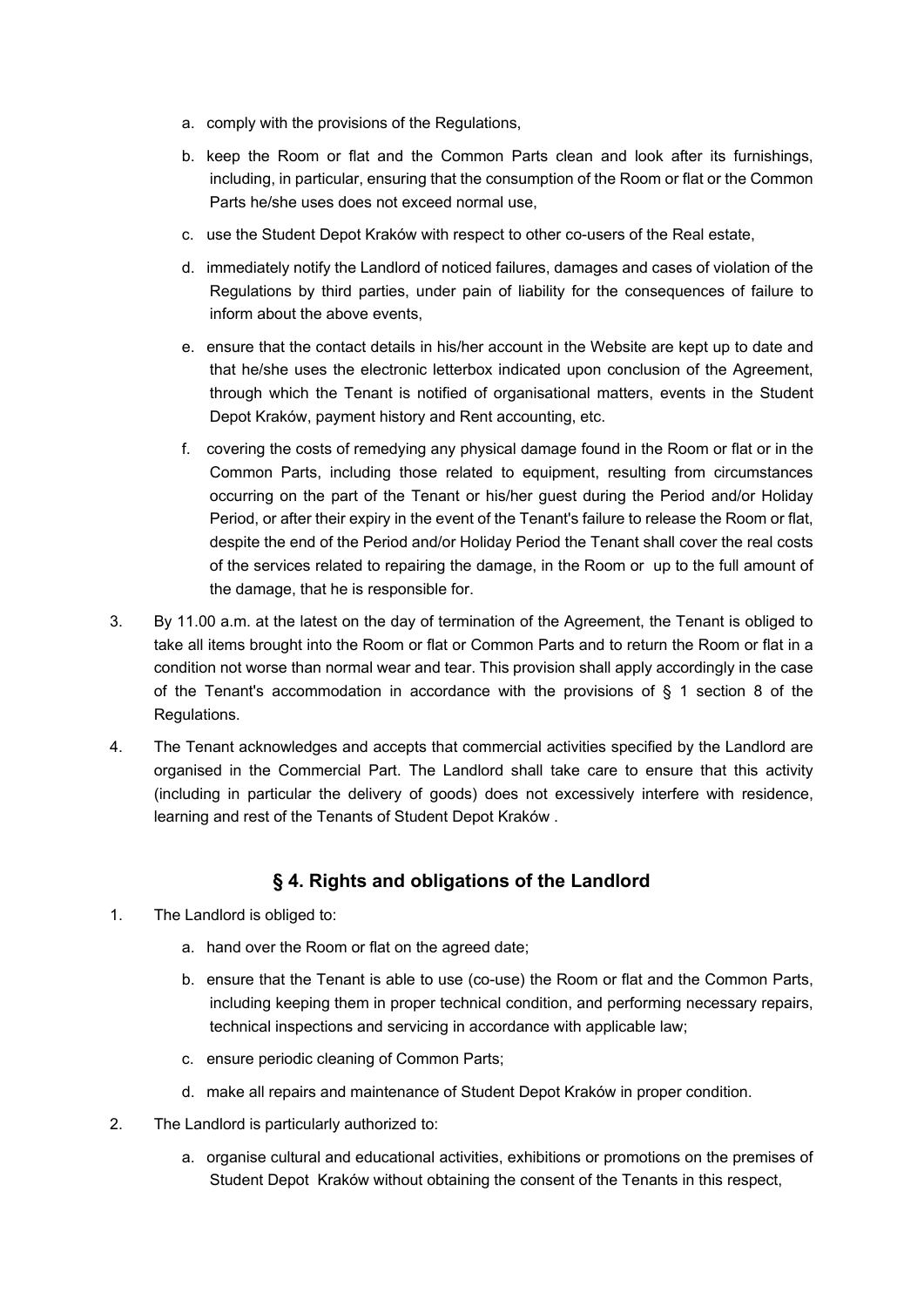- b. appoint a Manager which he can make public by posting relevant information at the Student Depot Kraków reception desk,
- c. install monitoring in places such as the entrance to the Student Depot Kraków, corridors, staircases, for prevention and security purposes,
- d. enter the Room or flat in a state of emergency, including in particular where there is a risk of damage, flooding, destruction, fire or where there is a reasonable suspicion that in the Room or flat a person requiring assistance is present,
- e. enter the Room or flat in order to carry out necessary repairs, maintenance, sanitary treatments and inspections resulting from the applicable laws or to verify the technical or personal condition of the Room or flat, if it is necessary or advisable to ensure proper functioning of the Real estate, after prior notification (by e-mail to the address indicated in the Application) of the Tenant about the date of the planned undertaking.

### **§ 5. Rules of using the Room or flat and Common Parts**

- 1. The night-time silence at the Student Depot Kraków is **from 10:00 p.m. to 07:00 a.m.** the following day.
- 2. Visits of Tenants by their guests are possible only between 7:00 a.m. and 10:00 p.m. If the Room or flat is multi-person and is shared by more than one person, visits are possible if none of the persons sharing the Room or flat raises an objection, which should be forwarded to the Student Depot Kraków Manager.
- 3. The Tenant's guest may stay overnight after registering the person at the Student Depot Kraków reception and paying a fee of PLN 25 per 1 night, but no more than 5 times per month, provided that no objection is raised by any co-occupants of the Room or flat. At times other than those indicated in section 2 above, the Tenants and guests who have received written consent of the Lessor at the request of the Tenant are entitled to enter the Student Depot Kraków . A stay longer than 5 days in a month is possible upon prior arrangement in writing with the Student Depot Kraków Manager, at least 7 days in advance of the date of the guest's visit to the Tenant, in case of single-person flats. For the sake of comfort of the co-occupants, such consent may be obtained only in exceptional cases in multi-bed rooms or flats.
- 4. A guest visiting the Tenant is obliged to provide the Landlord or a person authorized by the Landlord with his/her data in the form of: name, surname, address of residence and present an identity document. Provision of data is voluntary, however, it is necessary to enter the Student Depot Kraków, and the persons providing the aforementioned data have the right to access and correct the data provided. The data shall be destroyed after the expiry of the period of limitation of possible claims of the Landlord against the guest of the Tenant.
- 5. The Landlord reserves the right to delete limit or temporarily suspend visits of the guests of the Tenants to the Student Depot Kraków in cases when their behaviour makes it difficult for other users to use the Room or flat or Common Parts, including, in particular, they do not comply with the rules set out in these Regulations and in the event that referred to in § 8 section 4 of the Regulations.
- 6. Due to the safety of the residents of the Student Depot and order issues, the windows in the Room / flat are only tilt windows (without the possibility of opening them wide). Unlocking this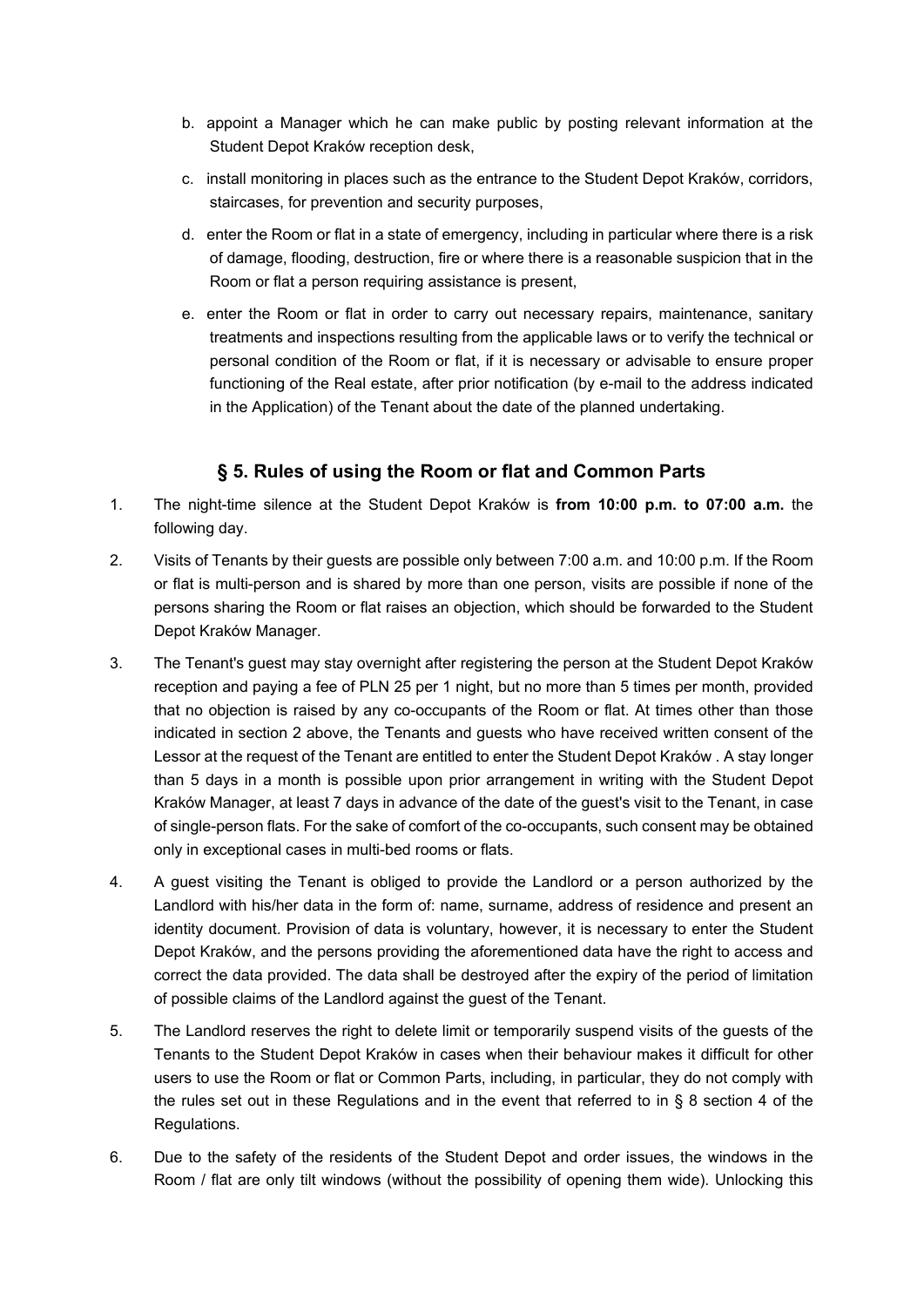function is possible only in particularly justified cases and takes place at the request of the Tenant, with the final decision being made by the Landlord. The Landlord can unlock the window opening function also in the case of repairs or service works in the Room / flat.

- 7. The Tenant is obliged to use the Common Parts in accordance with the guidelines introduced by the Landlord, including maintaining order and maintaining sanitary rules in the Common Parts.
- 8. Within the area of Common Parts, student groups or organizations are allowed to operate, upon prior arrangement with the Landlord.
- 9. The Landlord is authorized to introduce changes in the scope of using the Common Parts by imposing on the Tenants, in addition to the obligations referred to in § 3 section 2 letter b of the Regulations in the form of introducing restrictions as to the number of Tenants simultaneously staying in the Common Parts or the obligation to maintain an appropriate distance between the co-users of the Common Parts or other restrictions imposed on the Landlord under rulings, legal regulations, decisions, recommendations or guidelines of the relevant state authorities.
- 10. Each person staying on the premises of the Student Depot Kraków is obliged to observe the Regulations and relevant regulations, including in particular fire safety regulations, which remain publicly available on the premises of the Real estate.
- 11. In case of improper use by the Tenant of the Room or flat or the Common Parts, which results in the arrival of the Services (emergency patrol, fire brigade, police, electric or gas emergency Service, etc.), the costs related to removing the disturbances, breakdowns and arrival of the relevant Service shall be covered by the Tenant.
- 12. In the event of any breaches, within the scope referred to in paragraphs 4-9 and in sec. 11 below, the Tenant is entitled to charge a contractual penalty in the amount of PLN 100 for each identified breach.

In the case of the violations referred to in paragraph 4-8 and in sec. 11, the imposition of a contractual penalty on the Tenant by the Landlord depends on adequate to the nature of the infringement the appointment of an additional, deadline for cessation of violations, which the Landlord will specify in the e-mail sent to the Tenant and its ineffective expiry. In the case of repeated violations of the same type, repeated calls are not required for the effective imposition of a contractual penalty.

- 13. On the premises of the Student Depot Kraków it is prohibited to:
	- a. conduct business activity, including in particular commercial, production (including alcohol production) or catering activity,
	- b. consume alcohol in the Common Parts,
	- c. consume, manufacture or use in any other manner products, possession of which is prohibited by the relevant legislation,
	- d. store flammable objects (substances) (except cosmetics or other similar objects), toxic or likely to cause danger to people, animals or property,
	- e. keep animals,
	- f. make any construction, technical or installation changes,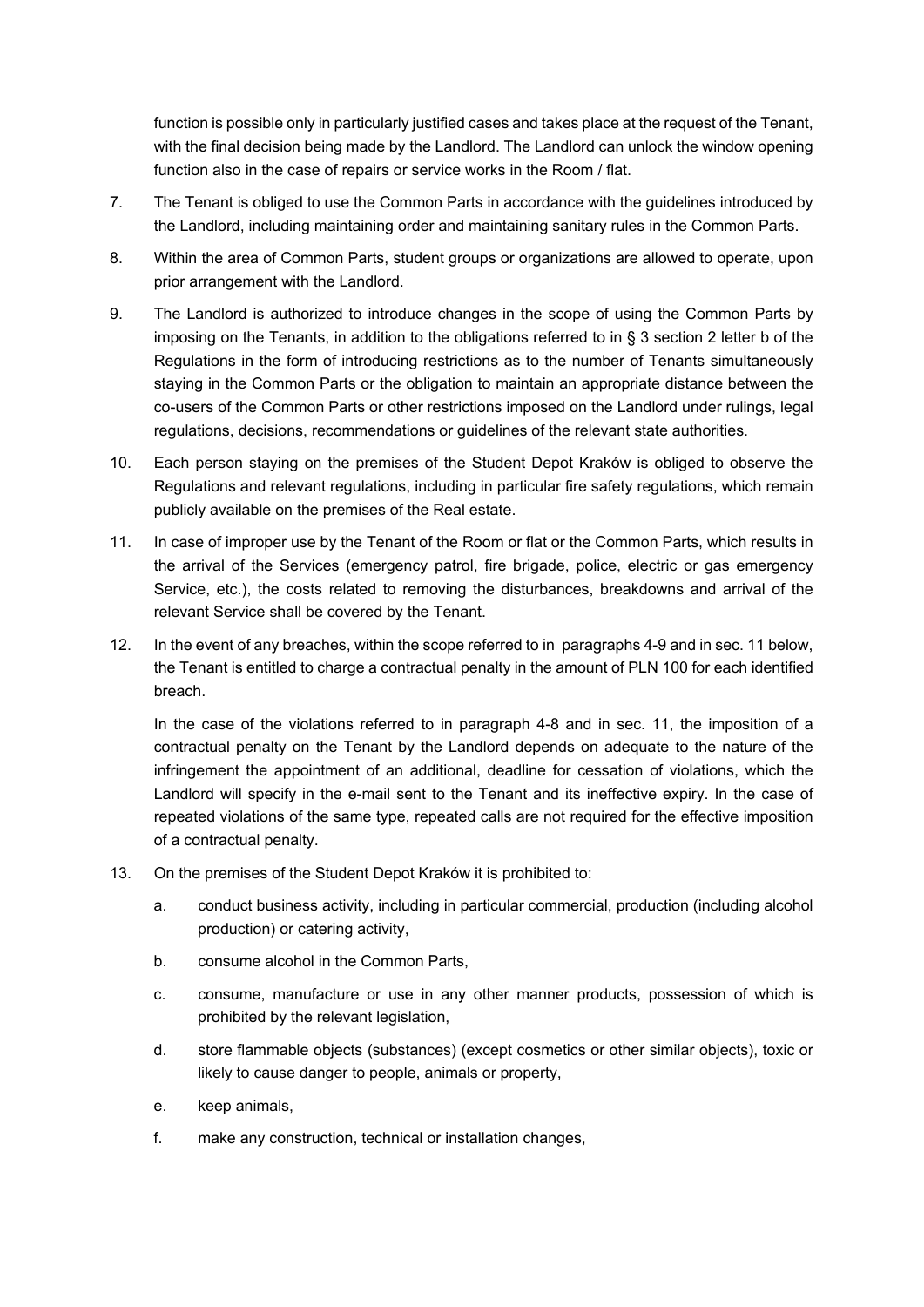- g. use cookers, regardless of their power or fuel supply, outside the places designated by the Landlord,
- h. use equipment which may cause damage to installations, in particular in terms of power consumption,
- i. behave in a way that may disrupt the residence, study or rest of others using the Student Depot Kraków, including in particular the use of above-average sound equipment,
- j. smoke outside the designated areas, including electronic cigarettes that set off a fire alarm in the room and Common Parts,
- k. bring in things that may interfere with sharing a Room or flat or Common Parts,
- l. engage in any activity contrary to mandatory legal provisions,
- m. display posters or announcements, except in places expressly designated by the Landlord.

### **§ 6. Rules for using the Internet**

- 1. The Landlord shall provide each Tenant who has the appropriate equipment according to separate recommendations of the Landlord with access to the Internet, using the infrastructure in the Student Depot Kraków .
- 2. The network speed and other technical conditions depend on the network infrastructure at Student Depot Kraków and the number of users.
- 3. The network is made available by providing the Tenant with a login and password and assigning an individual IP number.
- 4. The Tenant is not allowed to use the network for any activity that is illegal, contrary to the law, good manners, threatening network security, and in particular:
	- a. use the network for illegal activities, e.g. by sending, making available or using content or materials violating the rights of third parties, especially those which are the subject of intellectual property protection not belonging to the User,
	- b. transmit or make available content that may violate personal rights,
	- c. use the network for the mass distribution of unsolicited advertising content,
	- d. distribute computer viruses and other programs that may damage Internet users' devices,
	- e. use the P2P applications,
	- f. provide third parties with data that allow to access the network,
	- g. carry out commercial activities through the network,
	- h. take any other action that may be considered potentially dangerous to the functioning of the network, in particular: attempt to gain access to any network resources to which the User is not entitled, attempt to bypass the wireless security measures, start up Website servers on devices connected to the network, etc.
- 5. The Tenant is obliged to: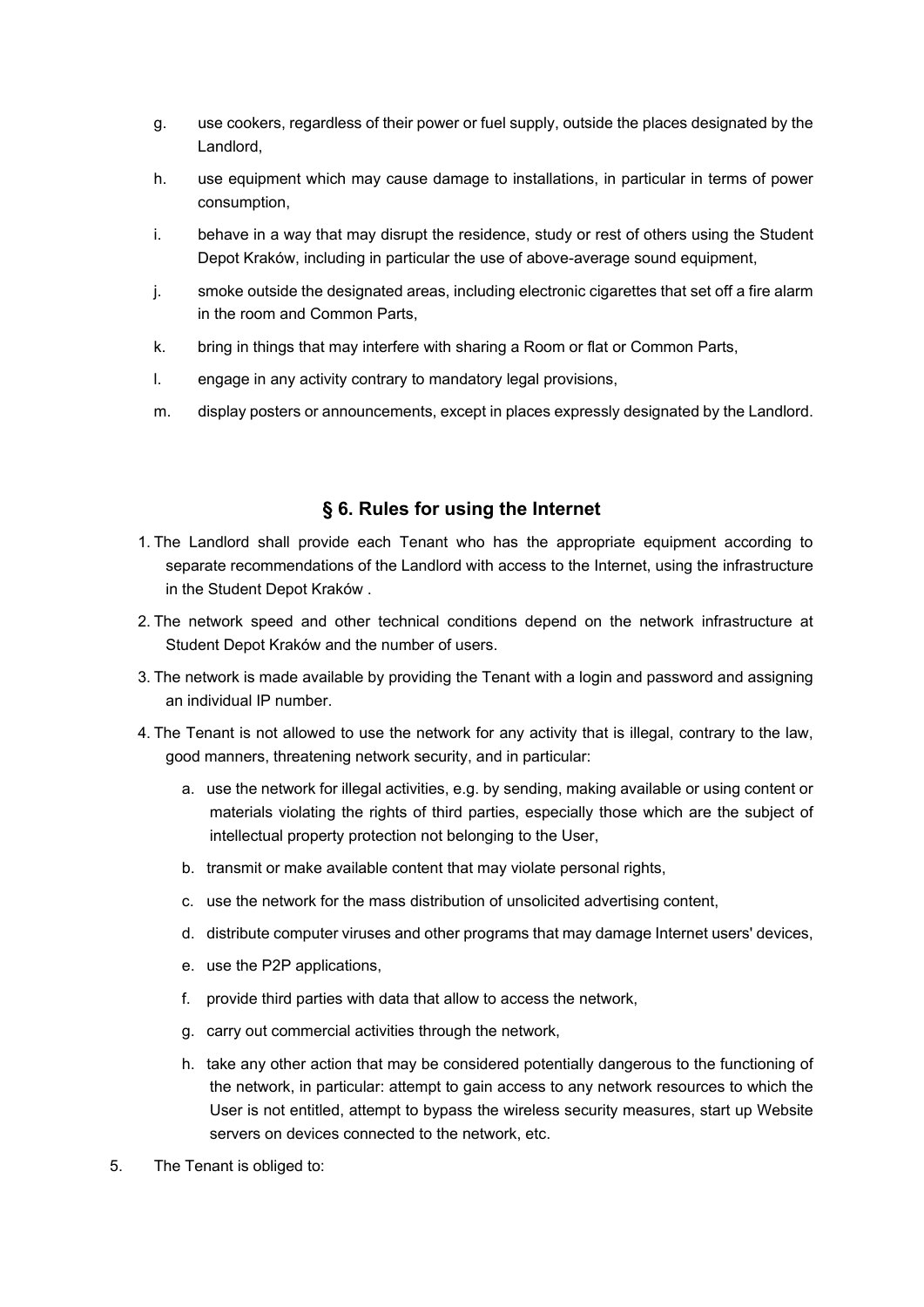- a. properly protect his/her devices against unauthorized access from outside,
- b. comply with the Landlord's recommendations on the proper operation of the network,
- c. report any irregularities noted in connection with the operation of the network.
- 6. In the event of non-compliance with the provisions of § 6 sections 4 or 5 above, the Landlord may temporarily or permanently disconnect the Lessor from network access.

### **§ 7. Terms of payment of the Rent and Deposit**

- 1. The Tenant undertakes to pay the Rent to the Landlord.
- 2. The Rent shall be paid by the  $5<sup>th</sup>$  day of each month, in advance to the bank account indicated by the Landlord. The change of the bank account may be communicated to the Tenant in particular by e-mail or through the user account in the Website.
- 3. If, due to the termination date of the Agreement, the Agreement shall not cover a full calendar month, the Rent shall be calculated proportionally to the number of days of the Agreement's validity in a given calendar month. If, in accordance with the lease term, the end date of the Agreement falls on a different day than the last day of a calendar month, the Tenant shall be obliged to pay for that month the proportional Rent in accordance with the preceding sentence, with such proportional Rent being payable:
	- a. by the  $5<sup>th</sup>$  day of the month preceding the month for which the proportional Rent shall be due, or
	- b. on another date set by the Lessor,

whereby the Landlord shall be entitled at any time during the Period and/or Holiday Period to indicate the Tenant which method for settlement of the last Rent is chosen. The Landlord shall notify the Tenant about the choice made by means of the electronic mail address of the Tenant's letterbox, indicated during conclusion of the Agreement or in writing.

- 4. The deposit shall be paid by bank transfer, to the bank account indicated by the Lessor and is not subject to interest.
- 5. If there is a need to return funds for a transaction made by the User with a payment card, the Website Provider will refund to the bank account assigned to the payment card of the User.
- 6. In the case of card payments, the completion date is counted from the moment of positive authorization of the transaction. Available payment methods: Payment cards: Visa, MasterCard, bank transfers.
- 7. In the event of non-payment of the Rent or other amounts due resulting from the Agreement (including for damages to the Student Depot Kraków or contractual penalties specified in the Agreement) on time, the Landlord may settle the Deposit, of which it is obliged to notify the Tenant, in particular by e-mail. In such case the Tenant is obliged to supplement the Deposit within 7 days from the date of such notification. The Landlord may satisfy his claims against the Tenant from the deposit at any time, also after the termination or expiry of the Agreement.
- 8. When paying the Rent or other payments by bank transfer by the Tenant, the name, surname and number of the currently occupied Room or flat shall be indicated in the title of the transfer each time.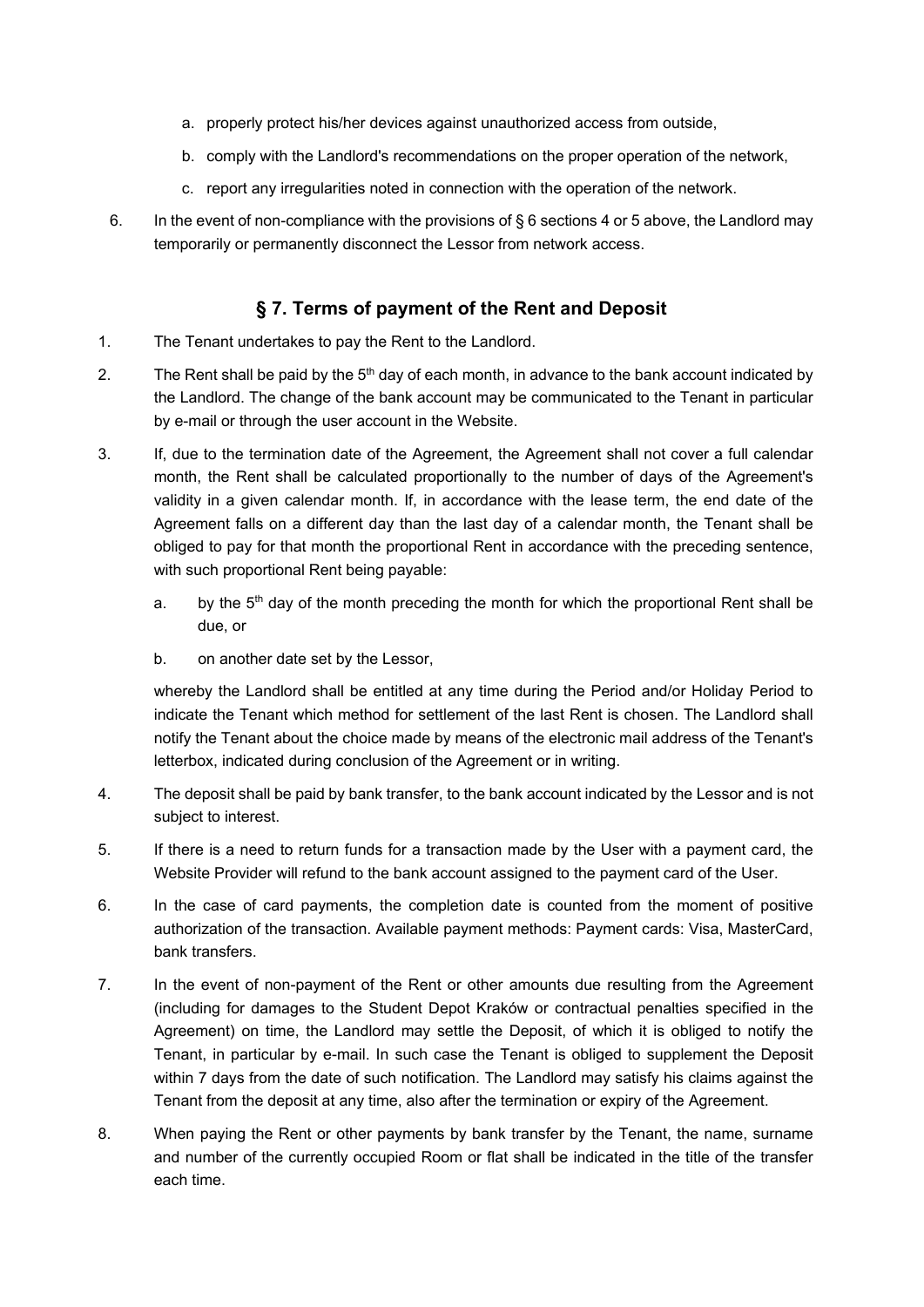9. For the avoidance of doubt, the Rent is due to the Landlord from the Tenant throughout the term of the Agreement, regardless of whether the Tenant actually uses the Room or flat.

### **§ 8. Amendments to the Regulations or the Agreement**

- 1. The Landlord may amend the provisions of the Regulations only for an important reason: including i.e.:
	- a. organisational change (provided that such change does not lead to an increase in the burden on the Tenant and does not infringe his/her interests),
	- b. technical possibilities, or
	- c. resulting from mandatory legislation, a court decision or an authority decision,

to the extent in which such reason will affect the conditions of rendering Websites by the Landlord specified in the Regulations or provisions of the Regulations, by hanging it at Student Depot Kraków and notifying the Tenant about the changes via the Tenant's e-mail.

- 2. Subject to the provisions below, the new Regulations shall enter into force within 14 days from the date on which it is posted at Student Depot Kraków and the Tenant is notified of the amendments via the Tenant's e-mail.
- 3. In case of lack of agreement to the amendment in the Regulations, the Tenant may, within 14 days from the date of notification of the amendment of the Regulations, terminate the Agreement with one month's notice, effective at the end of the calendar month. Until the end of the notice period, the Regulations in the wording preceding such amendment shall apply to the Agreement.
- 4. The Tenant acknowledges that in the event of a State of Epidemic or other epidemic on the territory of the Republic of Poland being in force, the Landlord may introduce restrictions as regards the admission of the Tenant's guests to the Student Depot Kraków, as well as restrictions as regards the manner of using the Common Parts, including the introduction of new sanitary requirements in accordance with applicable laws or guidelines or recommendations of state administration bodies.
- 5. Neither party to this Agreement shall be liable for non-performance or improper performance of its contractual obligations in the event of Force Majeure. In the event of inability to perform the obligations under the Agreement as a result of Force Majeure, the Party invoking the occurrence of Force Majeure shall be obliged to immediately notify the other Party of its occurrence and prove inability to perform the Agreement as a result of Force Majeure. If such an event makes the performance of particular obligations impossible, it shall result in suspension of those obligations under the Agreement for the duration of the Force Majeure. In addition, this Party shall endeavour to resume fulfilment of its obligations as soon as possible.

## **§ 9. Termination of the Agreement**

1. The contract is concluded for a fixed period of time as defined in § 1 section 1. After the conclusion of the Agreement, the change of the lease period may take place by agreement of the Parties concluded in particular at the request of the Tenant, expressed exclusively in writing or by e-mail (both forms under the pain of ineffectiveness), however, for this agreement to be effective, the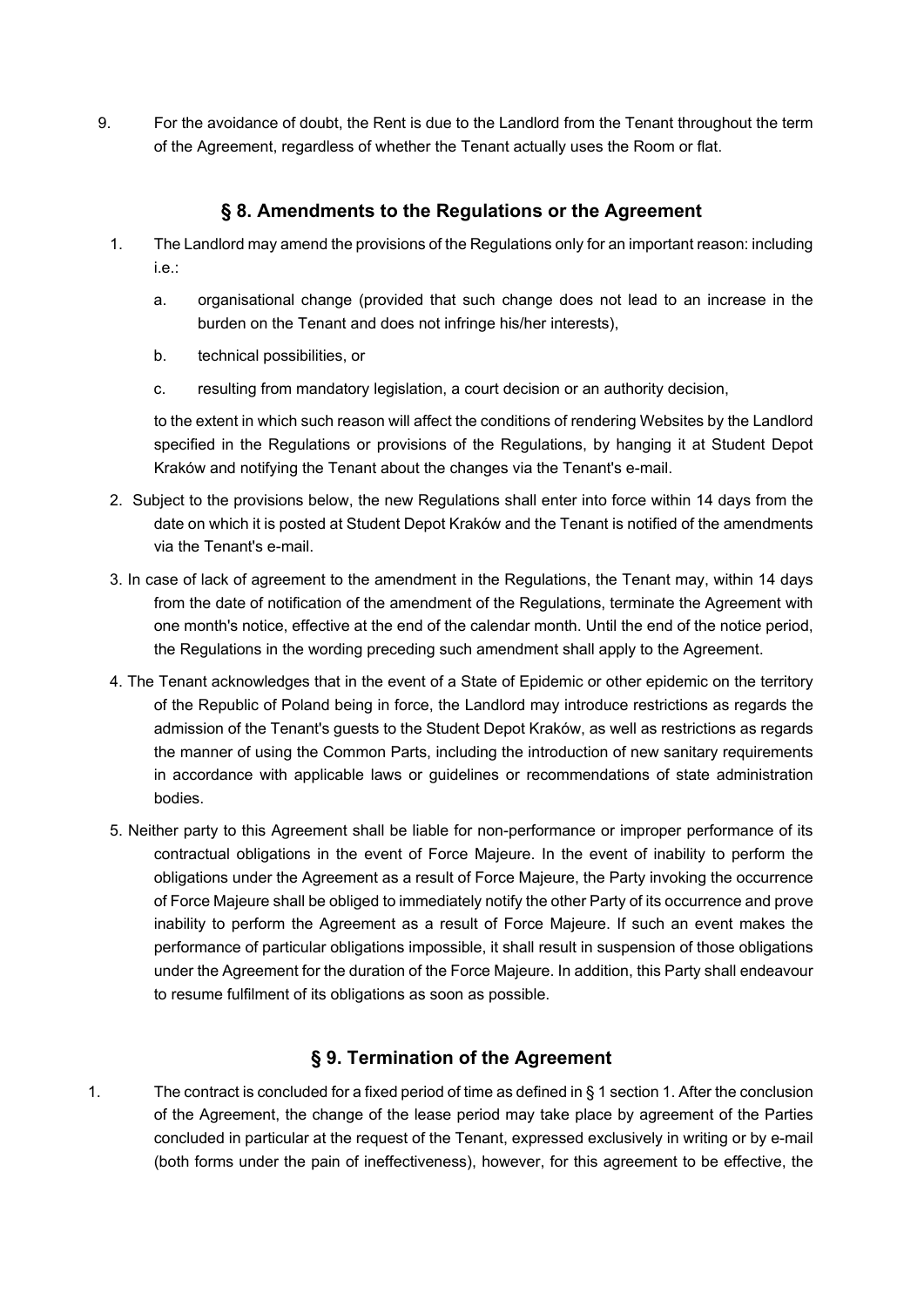consent of the Landlord is required in writing or by e-mail (both forms under the pain of ineffectiveness).

- 2. The Landlord is entitled to terminate the Agreement without a notice period in case:
	- a. if the Lessee grossly or persistently violates the Agreement (or these Regulations, which are a part thereof) or by his/her inappropriate behaviour makes the use of other Rooms or flats in the Student Depot Kraków or the Real estate onerous, especially in the case referred to in § 5 sections 4, 5, 6, 7 and 8 of the Regulations,
	- b. of failure to pay supplement the Deposit within the deadline resulting from § 7 section 5 of the Regulations,
	- c. when the Tenant has given the Room or flat for use to a third party without the written consent of the Landlord,
	- d. of the Tenant's delay in paying the Rent for at least two full payment periods, within the deadline resulting from the Regulations, despite issuing an additional request, containing a one-month deadline for payment; the request by the Landlord by electronic means shall be deemed effective,
	- e. of Tenant's failure to comply with the disposition resulting from the statement contained in § 1 section 8 of the Regulations,
	- f. of repeated cases of the Tenant's improper use of the Room or flat and/or the Common Parts in the manner specified in § 5 section 9 of the Regulations,
	- g. of the Tenant's failure to comply with the prohibitions and orders introduced by the Landlord in the event of a State of Epidemic or other epidemic on the territory of the Republic of Poland under applicable laws, decisions, rulings and guidelines and recommendations of government administration bodies.
	- h. fails to collect the Room or flat within the time limit specified in § 2 sec. 5 of the Regulations, despite the Landlord's readiness to hand over the Room or flat to the Tenant, for reasons other than the occurrence of a material defect, as referred to in  $\S$  2 sec. 5 points (i) - (ii) of the Regulations.

The termination of the Agreement by the Landlord may be made, in particular, by e-mail after a prior written reminder to the Tenant with an indication of the violation and the Tenant's failure to respond adequately within 7 working days. The above call does not apply to the circumstances referred to in point (a). d and h above. In the event of repeated violations of the same type, repeated notices are not required for effective termination of the Agreement.

- 3. The Tenant may terminate the Agreement in the event of:
	- (i) failure to hand over the Room or flat for reasons specified in  $\S 2$  sec. 5 points (i) - (ii) of the Regulations;
	- (ii) when the Room or flat during the rental period has significant defects that prevent the User from using the Room or flat for residential purposes;
	- (iii) gross or persistent breach of the provisions of the Agreement or the Regulations.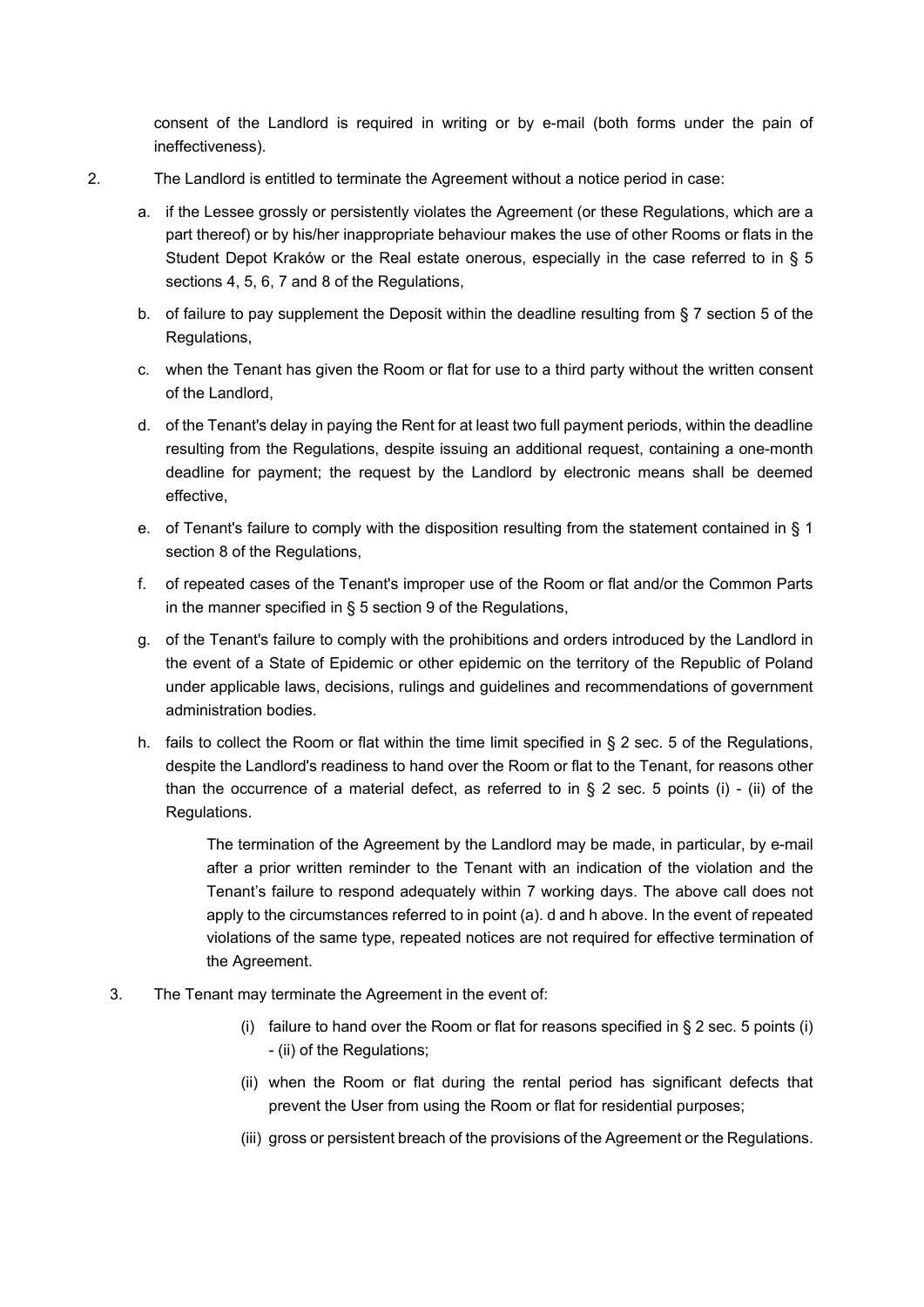The termination of the Agreement by the Tenant may be made, in particular, by e-mail after a prior written reminder to the Landlord with an indication of the breach and lack of an adequate response from the Landlord within 7 working days.

- 4. On the last day of the Agreement's validity, by 11.00 a.m. at the latest, the Tenant shall return the Room or flat to the Landlord, together with the keys and additional equipment, if it was handed over to him/her. In the event of delay in returning the Room or flat, the Lessor is entitled to charge a contractual penalty in the amount of 2/30 (two thirtieths) of the Rent for each day of delay. This provision shall apply accordingly in the case of the Tenant's accommodation in accordance with the provisions of § 1 section 7 of the Regulations.
- 5. In the event of termination of the Agreement and return of the Room or flat and keys without reservations, the Deposit shall be returned to the Tenant by bank transfer within 14 working days from the date on which the Tenant provides the Landlord with the bank account number to which the Deposit is to be returned. The return of the Deposit shall be made in the nominal amount in the PLN currency, paid by the Tenant, thus the Tenant acknowledges that the Landlord shall not be obliged to cover the costs of the transfer made, in particular the costs of transaction handling or currency conversion. The Parties shall draw up a Report on the return of the Room or flat, keys and possibly other movables transferred to the Tenant. Both the return of the Room or flat, the keys and drafting of the Report are possible during the working hours of the Student Depot Kraków administration office.
- 6. On the last day of the Agreement's validity, the Tenant is obliged to hand over to the Landlord the Room or flat in a non-deteriorated condition, taking into account normal wear and tear, drained emptied of the Tenant's personal items and in good sanitary condition. The Lessor shall charge the cleaning and disinfection fee in the amount of PLN 300 This rule also applies to persons who extend their stay for another academic year due to the need to take care of the proper sanitary condition of the rented Room or flat. The cost of cleaning (service) is paid by the Tenant together with deposit on time and on terms in accordance with the § 2 clause 1 lit. e of the Regulations. In the event that the Tenant provides a Room or flat in poor sanitary condition or with the Tenant's personal belongings, the Landlord is authorized to the Tenant's burden, in excess of the amounts specified in the second sentence of this paragraph, with the actual costs of bringing the Room or flat to the proper sanitary condition, these costs will have a market value, and the Landlord will not charge additional fees or margins.
- 7. Without prejudice to the provisions of section 5 above, in the absence of a reported return of the Room or flat and keys for reasons dependent on the Tenant, the Landlord shall have the right to retain the paid deposit as a security for the purpose of making a deduction from the costs referred to in § 9 section 10 of the Regulations. By reasons dependent on the Tenant, the Parties shall understand, in particular, the Tenant's failure to appear on the day of returning the Room or flat or the Tenant's failure to join the reported return of the Room or flat.
- 8. In the event of termination of the Agreement by the Landlord without observing the notice period in accordance with section 2 letters a, c, d, e, f and g of this paragraph, the Landlord is entitled to deduct the Deposit paid on account of the outstanding Rent or other fees due to the Landlord.
- 9. In the case of:
	- a. termination of the Agreement for any reason; or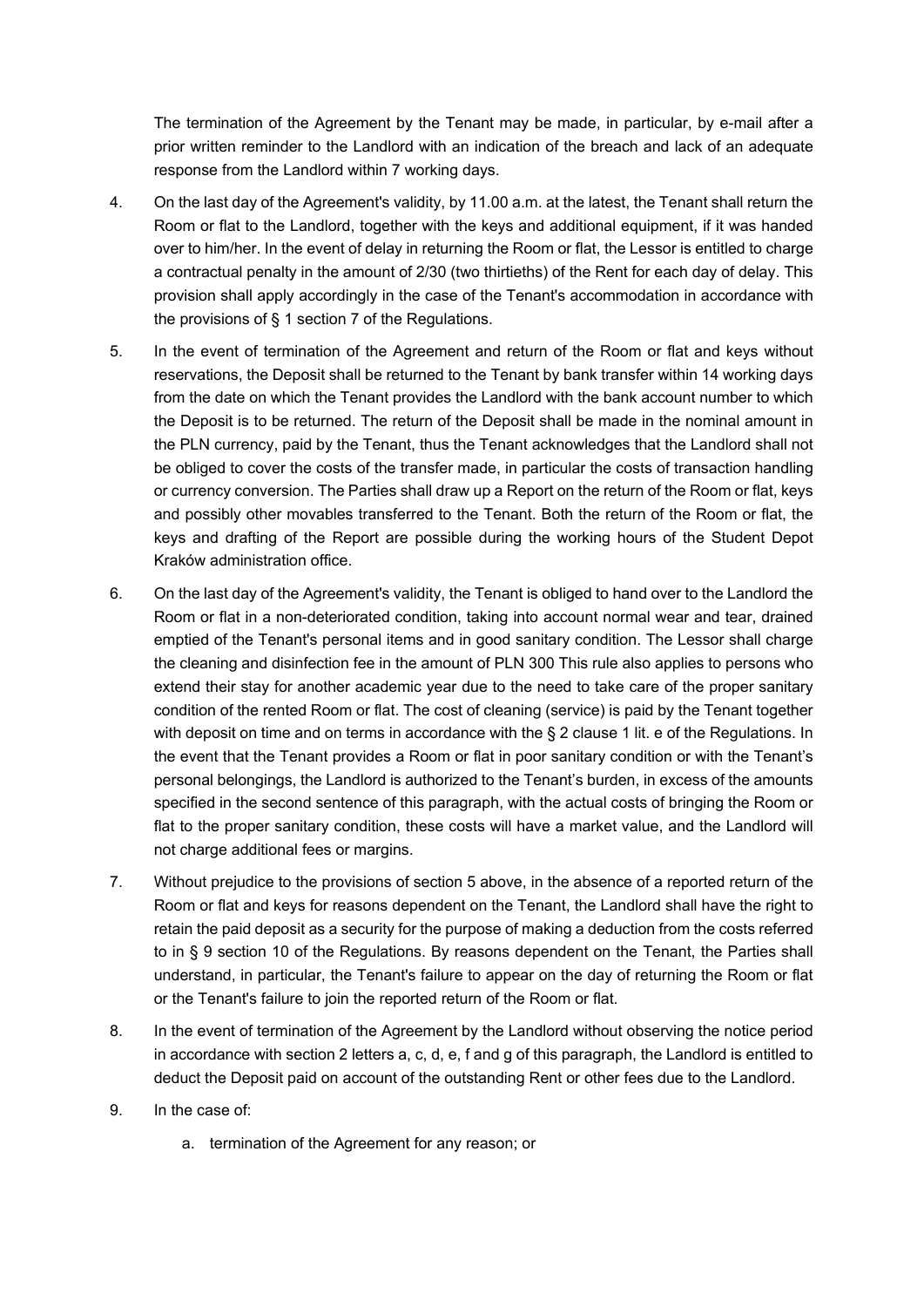- b. the Tenant moving out of the Room or flat before the end of the Agreement, regardless of whether a reported return of the Room or flat was made; or
- c. return by the Tenant of the Room or flat under of the Report after the end of the Agreement;
- d. failure to return the Room or flat or not emptying it in the case specified in § 1 section 7 of the Regulations,

and leaving by the Tenant any items in the Room or flat, the Landlord is entitled to secure them, remove from the Room or flat and deposit in a place and in the manner chosen by the Landlord, in particular in the warehouse, but only after prior notification by e-mail of such intention to the Tenant and ineffective expiry of additional 7 (seven) days after sending such notification to the Tenant. After the expiry of the above period, the items left behind will be considered abandoned by the Tenant with the intention of getting rid of their property, and the Landlord will have the right to get rid of them, without liability for any damage to the Tenant's property resulting therefrom, unless otherwise stipulated in mandatory provisions rights or the Tenant by his behaviour will express that his will is not to get rid of things. However, in a situation where the Tenant does not collect the goods and it is impossible to interpret the intention to sell the property, the provisions of the generally applicable law on found property shall apply accordingly. All costs of securing, transporting and storing the items are borne by the Tenant, who will be obliged to return them to the Landlord.

- 10. The use by the Tenant of the Room or flat, after the expiry of the Agreement, in no case may be considered as an extension of the rental period;
- 11. If the Tenant uses the Room or flat after the end of the Agreement, regardless of other obligations incumbent on the Tenant, the Tenant will be obliged to pay the Landlord remuneration for noncontractual use of the Room or flat in the amount of 1/30 of the Rent for each commenced day of non-contractual use of the Room or flat.
- 12. In the event of termination of the Agreement due to the fault of the other Party, the Party will be entitled to demand the payment of a contractual penalty from the other Party in the amount of 2 (two) months' Rent (or in the amount equivalent to the Rent due for the remaining term of the Agreement, period less than 2 months left).

### **§ 10. Delivery**

1. In the event of a change in the Tenant's data (including a change of the delivery address or email address), he is obliged to immediately inform the Landlord about the change, under pain of, inter alia, recognition as effectively delivered correspondence sent to the last delivery address correctly indicated by the Tenant. The Tenant is obliged to inform in writing an employee of the Student Depot Kraków administration office or to the Landlord's e-mail address for contact with the Tenant about the change of his data. In the event of a change of the e-mail address, all provisions of the Regulations relating to the Tenant's e-mail address indicated during the conclusion of the Agreement will include such change.

2. The Landlord is also obliged to inform the Tenant of any changes to the delivery address or email address, under pain of, inter alia, recognition as effectively delivered correspondence sent to the last delivery address correctly indicated by the Landlord.